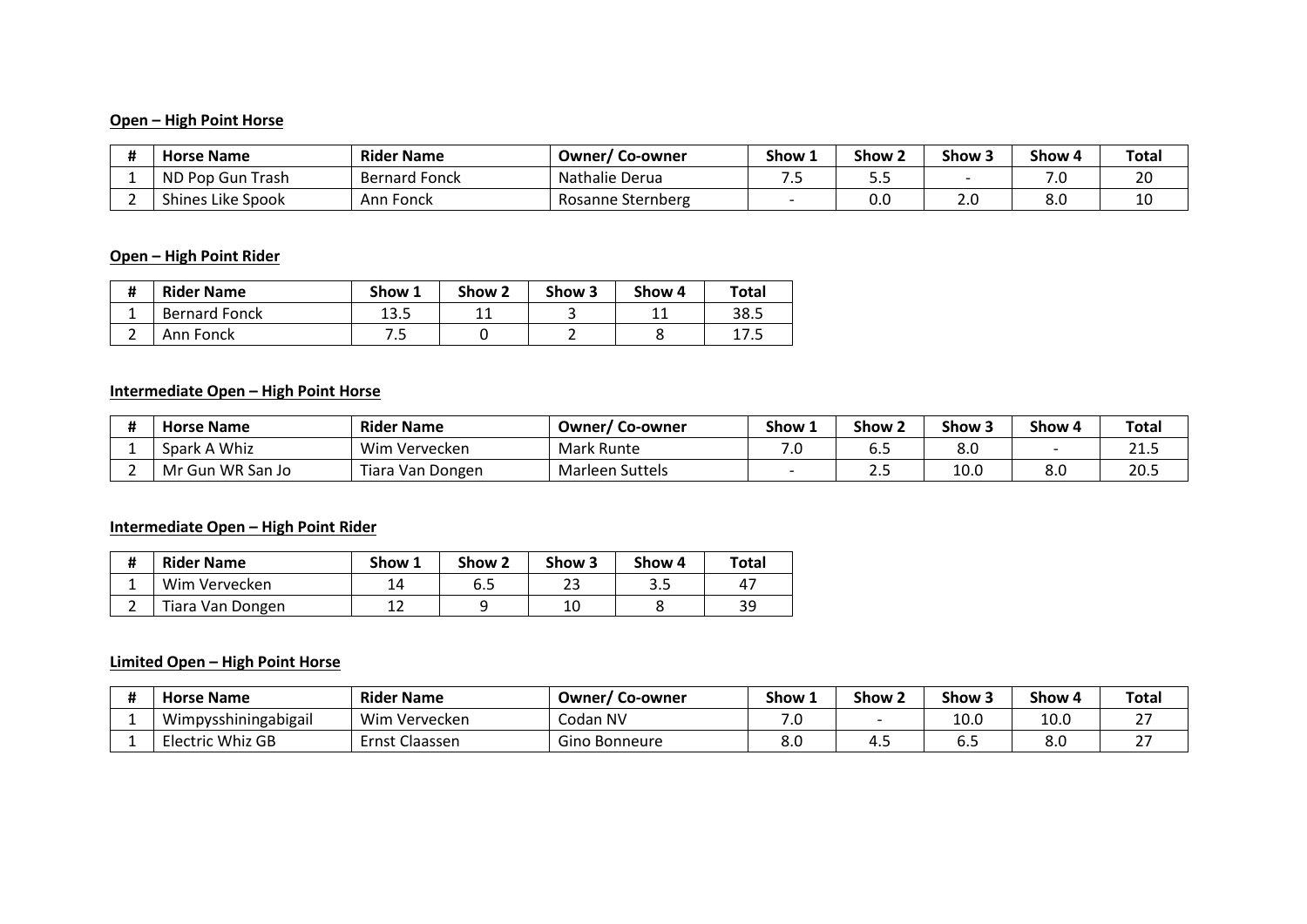### **Limited Open – High Point Rider**

| #        | <b>Rider Name</b> | Show 1                   | Show <sub>2</sub> | Show 3 | Show 4 | Total |
|----------|-------------------|--------------------------|-------------------|--------|--------|-------|
| <b>.</b> | Wim Vervecken     |                          |                   | 25     | 14.5   | 63.5  |
|          | Jurgen Pouls      | $\overline{\phantom{0}}$ |                   | 11     | ∸'     | ر د   |

### **Snaffle Bit Open – High Point Horse**

| <b>Horse Name</b>       | <b>Rider Name</b> | $\sim$<br>Owner/<br>, Co-owner | Show 1  | Show:   | Show: | Show 4  | Total            |
|-------------------------|-------------------|--------------------------------|---------|---------|-------|---------|------------------|
| Spark A Whiz            | Wim Vervecken     | Mark Runte                     | <b></b> | <b></b> | J.u   | <u></u> | 29.5             |
| <b>Tejanas Sparkles</b> | Jurgen Pouls      | Erma Brouwers                  |         | <b></b> | o.u   | <u></u> | <b>^^</b><br>ں ے |

### **Snaffle Bit Open – High Point Rider**

| #             | <b>Rider Name</b> | Show 1                   | Show 2 | Show 3    | Show 4 | Total |
|---------------|-------------------|--------------------------|--------|-----------|--------|-------|
| <u>. на с</u> | Jurgen Pouls      | $\overline{\phantom{0}}$ | 9.5    | 12<br>ر 1 | 14.5   | 37    |
|               | Wim Vervecken     | 16.5                     | 9.5    |           | 5.5    | 36.5  |

### **Novice Horse Open L3 – High Point Horse**

| <b>Horse Name</b>    | <b>Rider Name</b>    | $\sim$<br>Owner/<br>' Co-owner | Show 1 | Show 2 | Show 3 | Show 4 | Total       |
|----------------------|----------------------|--------------------------------|--------|--------|--------|--------|-------------|
| ND Pop Gun Trash     | <b>Bernard Fonck</b> | <b>Nathalie Derua</b>          | 0.0    | 10.0   |        | 10.0   | 20          |
| Wimpysshiningabigail | Wim Vervecken        | Codan NV                       | 0.0    |        | o.u    |        | .<br>∸ ). J |

### **Novice Horse Open L3 – High Point Rider**

| # | <b>Rider Name</b>    | Show 1 | Show 2   | Show 3 | Show 4 | Total   |
|---|----------------------|--------|----------|--------|--------|---------|
|   | Wim Vervecken        |        |          |        | ر ،    | - 41. . |
| ∸ | <b>Bernard Fonck</b> |        | 10<br>⊥∪ | 10     | 10     | 40      |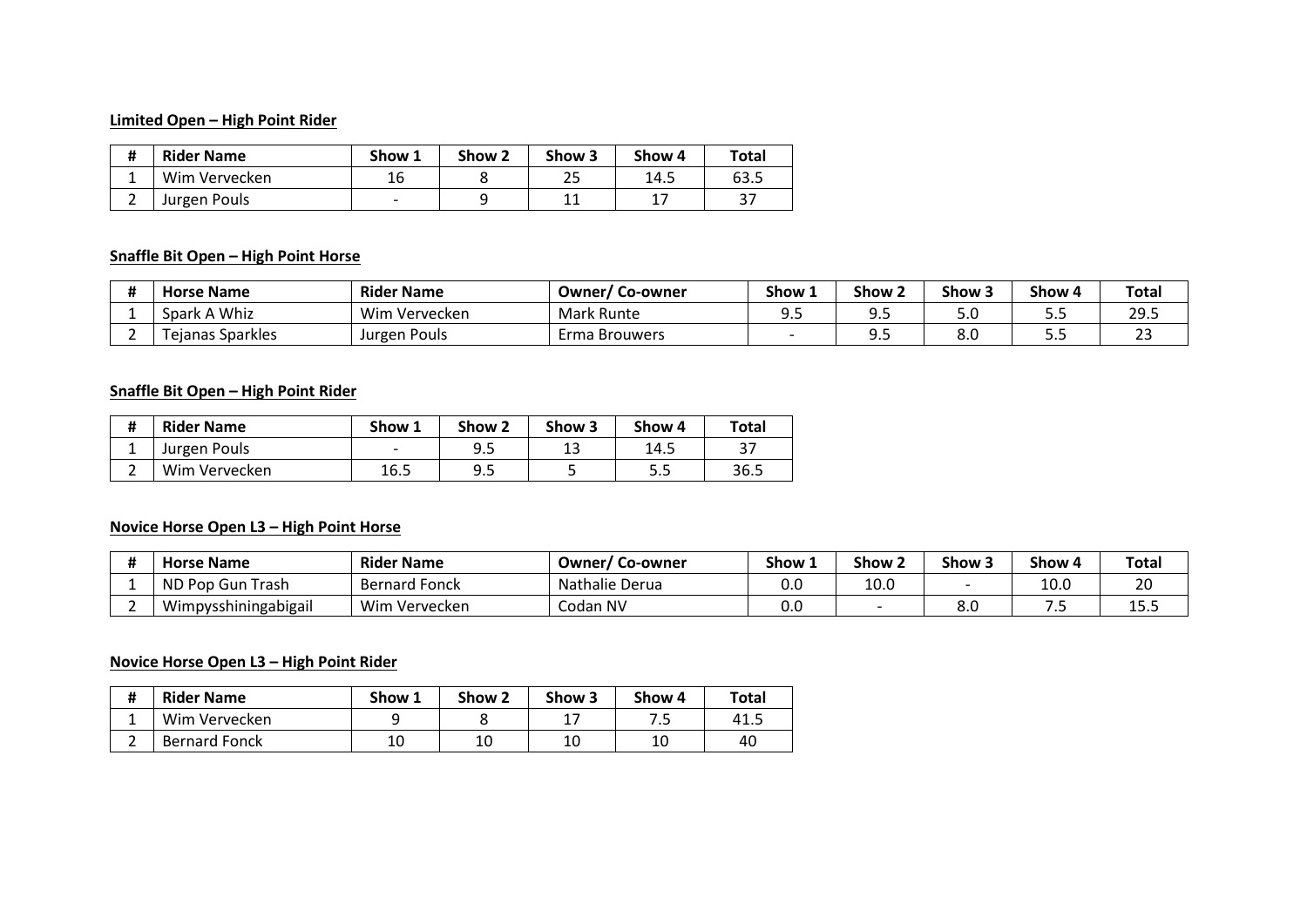### **Rookie Professional – High Point Horse**

| <b>Horse Name</b>  | <b>Rider Name</b> | <b>Owner/Co-owner</b> | Show 1 | Show 2 | Show: | Show 4 | Total |
|--------------------|-------------------|-----------------------|--------|--------|-------|--------|-------|
| Joeys Special Nite | Alice Van Happen  | Alice Van Happen      |        | ∕.0    | 0.U   | ں. ہ   | 20    |
| Sioux Little Okie  | Laurent Nagels    | Laurent Nagels        |        |        | J.U   | o.u    | ᆠ     |

### **Rookie Professional – High Point Rider**

| # | <b>Rider Name</b> | Show 1 | Show 2 | Show 3 | Show 4 | Total    |
|---|-------------------|--------|--------|--------|--------|----------|
| ᅩ | Alice Van Happen  |        |        |        |        | 20       |
| ∸ | Laurent Nagels    |        |        |        |        | -11<br>ᆠ |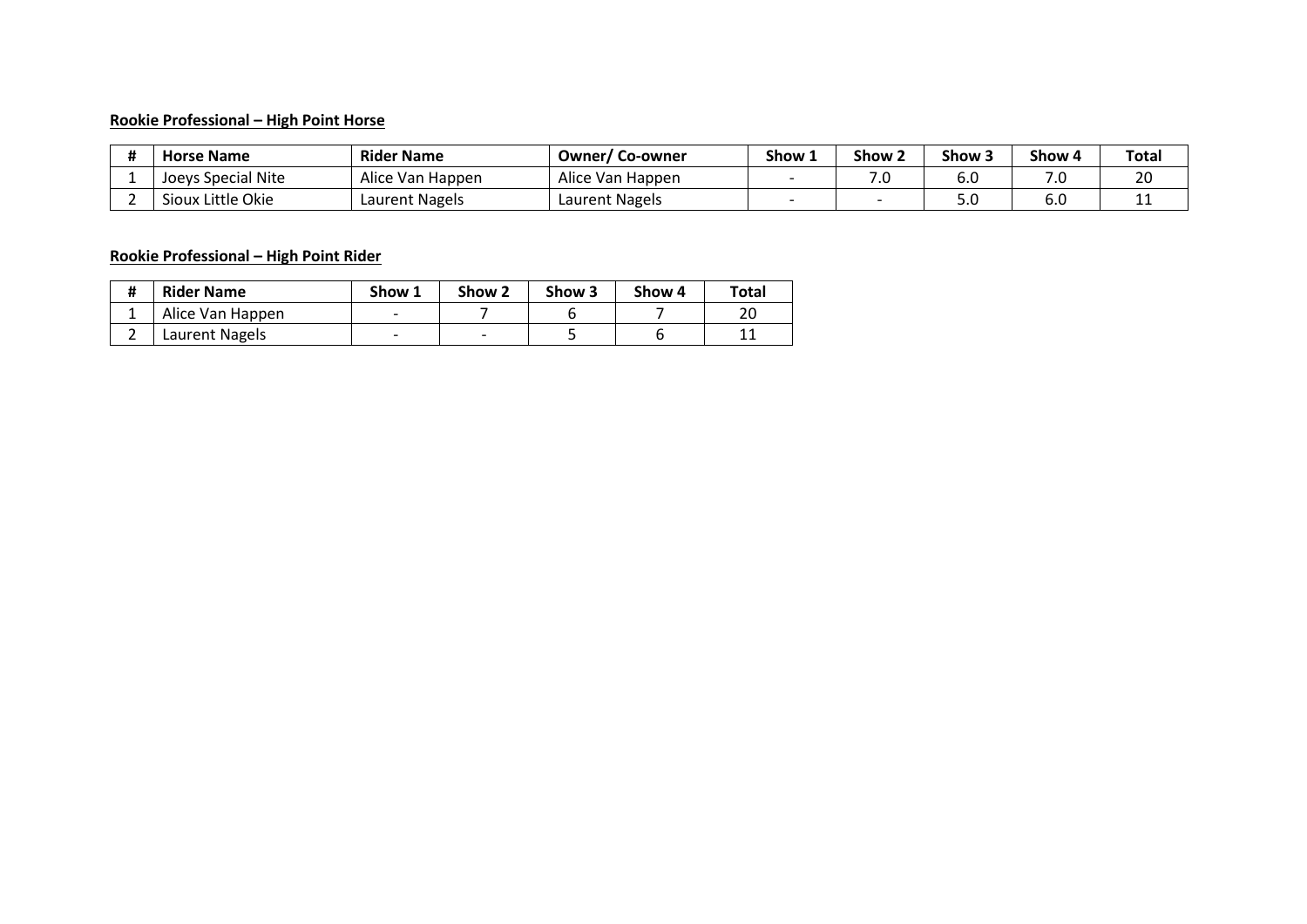### **Non Pro – High Point Rider**

| Ħ | <b>Rider Name</b> | Show 1 | Show 2 | Show 3                   | Show 4 | Total |
|---|-------------------|--------|--------|--------------------------|--------|-------|
|   | Dries Verschueren |        |        | 8.5                      |        | 39.5  |
|   | Ingrid Vermeiren  |        | -      | $\overline{\phantom{0}}$ | 10     | 16    |

### **Non Pro – High Point Combination**

| <b>Horse Name</b>   | <b>Rider Name</b> | <b>Owner/Co-owner</b> | Show 1 | Show. | Show: | Show 4 | Total      |
|---------------------|-------------------|-----------------------|--------|-------|-------|--------|------------|
| Missedouttinseltown | Dries Verschueren | Golden Paint Ranch    | . .    | υ.υ   | ں.ر   | ں. ⁄   | つに<br>ر.رے |
| Spook N Ruff        | Ingrid Vermeiren  | Codan NV              | o.u    |       |       | ง.เ    | ᆠ          |

### **Intermediate Non Pro – High Point Rider**

| Ħ<br>π | <b>Rider Name</b> | Show 1    | Show 2 | Show 3 | Show 4 | Total |
|--------|-------------------|-----------|--------|--------|--------|-------|
| ∸      | Jody Fonck        | ᅩ         |        | 9.5    |        | 40.5  |
|        | Dries Verschueren | 오도<br>0.J | ᅭ      | 15.5   |        | 34    |

### **Intermediate Non Pro – High Point Combination**

| <b>Horse Name</b>   | <b>Rider Name</b> | $\sim$<br><b>Owner/Co-owner</b> | Show 1 | Show 2 | Show 5 | Show 4 | Total           |
|---------------------|-------------------|---------------------------------|--------|--------|--------|--------|-----------------|
| Chic Chic Hoorah    | Jody Fonck        | J&J Comm v                      | 10.0   | 8.0    | ນ.ວ    | 8.0    | 35.5            |
| Missedouttinseltown | Dries Verschueren | Golden Paint Ranch              | 0.0    | 10.0   | ນ.ວ    | 0.0    | 1 Q 5<br>∸ ). J |

### **Limited Non Pro – High Point Rider**

| #             | <b>Rider Name</b> | Show 1 | Show 2 | Show 3 | Show 4 | Total |
|---------------|-------------------|--------|--------|--------|--------|-------|
| <u>. на п</u> | Jody Fonck        | 10     | 16.5   | 11.5   | 10     | 48    |
|               | Tom De Boever     | 10     | ᆠ      | 8.5    |        | 38.5  |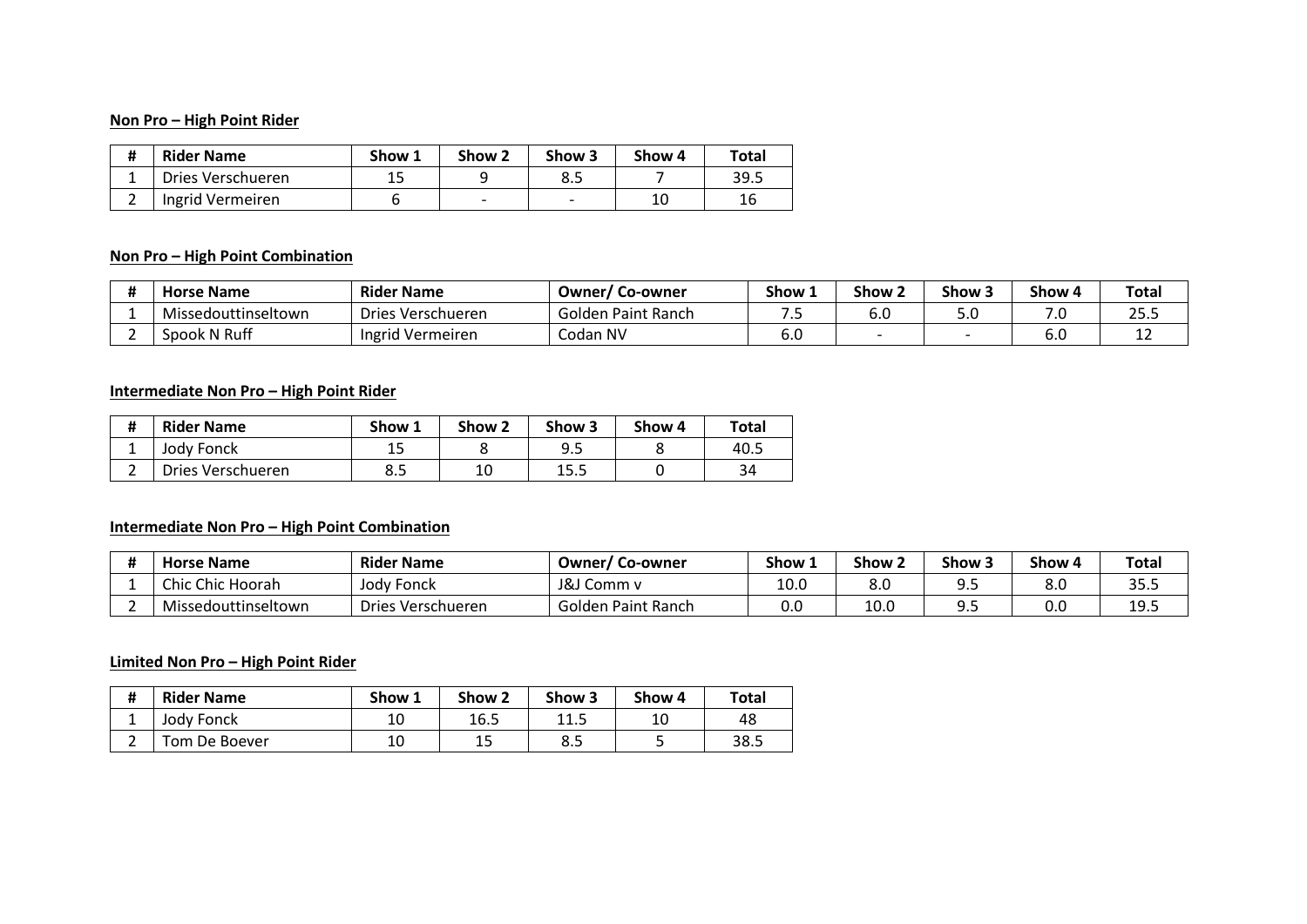### **Limited Non Pro – High Point Combination**

| <b>Horse Name</b>    | <b>Rider Name</b> | <b>Owner/Co-owner</b> | Show 1 | Show 2 | Show: | Show 4     | <b>Total</b> |
|----------------------|-------------------|-----------------------|--------|--------|-------|------------|--------------|
| Chic Chic Hoorah     | Jody Fonck        | J&J Comm v            | 8.0    | o.c    | 10.0  | 10.0       | 34.5         |
| SR Wimpys Littlewhiz | Tom De Boever     | Deboti BVBA           | J.U    | ں.ں    | ں.ں   | г о<br>J.U |              |

### **Snaffle Bit Non Pro – High Point Rider**

| # | <b>Rider Name</b> | Show 1                   | Show 2 | Show 3 | Show 4                   | Total |
|---|-------------------|--------------------------|--------|--------|--------------------------|-------|
|   | Tom De Boever     | $\overline{\phantom{0}}$ |        |        | 10.5                     | 26.5  |
|   | Tania Faes        |                          | -      |        | $\overline{\phantom{0}}$ | 16    |
|   | Lvnn De Ras       |                          |        |        |                          | 16    |

### **Snaffle Bit Non Pro – High Point Combination**

| <b>Horse Name</b>           | <b>Rider Name</b> | <b>Owner/Co-owner</b> | Show 1 | Show 2 | Show 3 | Show 4 | Total |
|-----------------------------|-------------------|-----------------------|--------|--------|--------|--------|-------|
| Spookin Riccochet           | Tom De Boever     | Deboti BVBA           |        | 10.0   | 6.0    |        | 25.5  |
| Great Sun Of A Gun          | Lvnn De Ras       | Lvnn De Ras           | 8.0    |        | 8.0    | 0.0    | 16    |
| <b>KB Silverlining Whiz</b> | Tania Faes        | Tania Faes            | ' ∙    |        | 9.0    |        | 16    |

# **Novice Horse Non Pro L3 – High Point Rider**

| $\bf{H}$<br>π | <b>Rider Name</b> | Show 1 | Show 2 | Show 3                    | Show 4 | Total |
|---------------|-------------------|--------|--------|---------------------------|--------|-------|
|               | Tom De Boever     | 9.5    |        | 11 <sub>1</sub><br>ن. ط ط |        | 34    |
| ∽             | Ingrid Vermeiren  | 16.5   |        | $\overline{\phantom{0}}$  | 16.5   | 33    |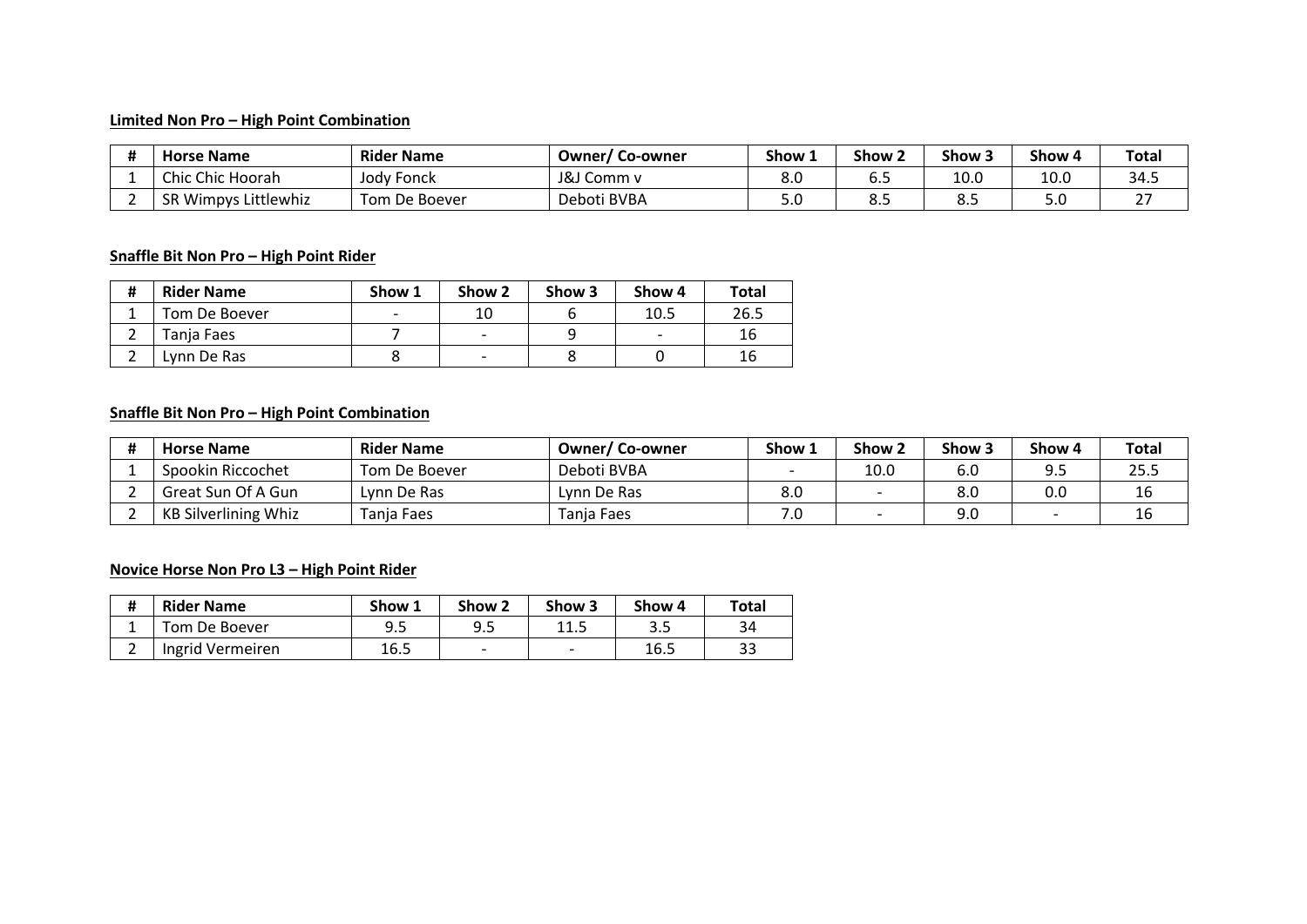### **Novice Horse Non Pro L3 – High Point Combination**

| <b>Horse Name</b>    | <b>Rider Name</b> | Owner/Co-owner | Show 1 | Show <sub>2</sub> | Show 3  | Show 4 | <b>Total</b> |
|----------------------|-------------------|----------------|--------|-------------------|---------|--------|--------------|
| SR Wimpys Littlewhiz | Tom De Boever     | Deboti BVBA    | J.J    | ---               | <b></b> | ---    | $\sim$<br>ےر |
| Spook N Ruff         | Ingrid Vermeiren  | Codan NV       | . ت    |                   |         | .      | 14.J         |

### **Rookie L1 – High Point Combination**

| <b>Horse Name</b>          | <b>Rider Name</b> | <b>Owner/Co-owner</b> | Show 1 | Show 2 | Show: | Show 4 | Total |
|----------------------------|-------------------|-----------------------|--------|--------|-------|--------|-------|
| <b>HV Smart Dustys Gun</b> | Synthia Van Neste | Synthia Van Neste     | . .    | 10.0   | 9.C   |        | 36    |
| Moutain Dew Me             | Diane Huyskens    | Diane Huvskens        |        |        | . .   | .      | --    |

### **Rookie L2 – High Point Combination**

| <b>Horse Name</b> | <b>Rider Name</b>       | <b>Owner/Co-owner</b>   | Show 1 | Show 2 | Show <sub>3</sub> | Show 4 | <b>Total</b> |
|-------------------|-------------------------|-------------------------|--------|--------|-------------------|--------|--------------|
| Wimpy Special Gun | Catharina Johanna Maria | Catharina Johanna Maria | .U     | 9.5    | 9.0               | - 33   | 33           |
|                   | Smetsers                | Smetsers                |        |        |                   |        |              |
| Am Lil Birdy Gun  | Silke Hendrix           | Silke Hendrix           | 10.0   |        | 9.0               | 5.0    | 24.5         |

# **Green Reiner L2 – High Point Combination**

| <b>Horse Name</b>   | <b>Rider Name</b>    | <b>Owner/Co-owner</b> | Show 1 | Show <sub>2</sub> | Show: | Show 4 | Total      |
|---------------------|----------------------|-----------------------|--------|-------------------|-------|--------|------------|
| Diamond Smoking Gun | Silke Van Langenhove | Silke Van Langenhove  |        | J.U               | ت. ت  | . ر    | 24.5       |
| Wimpys Cowboy Gun   | Natalie Baeten       | Natalie Baeten        | 10.0   | 4.U               |       |        | ົາາ<br>د.∠ |

### **Prime Time Rookie – High Point Combination**

| <b>Horse Name</b>         | <b>Rider Name</b> | Owner/Co-owner   | Show 1 | Show 2 | Show 3 | Show 4 | Total |
|---------------------------|-------------------|------------------|--------|--------|--------|--------|-------|
| AB Holly Showtime         | Veronique Russel  | Veronique Russel |        | . с    | ∪.J    | 4.U    | 18.5  |
| Little<br>Lenas Diamond ? | Wout Gooskens     | Wout Gooskens    | ں ر    | ں.     | J.U    | T.N    | 18    |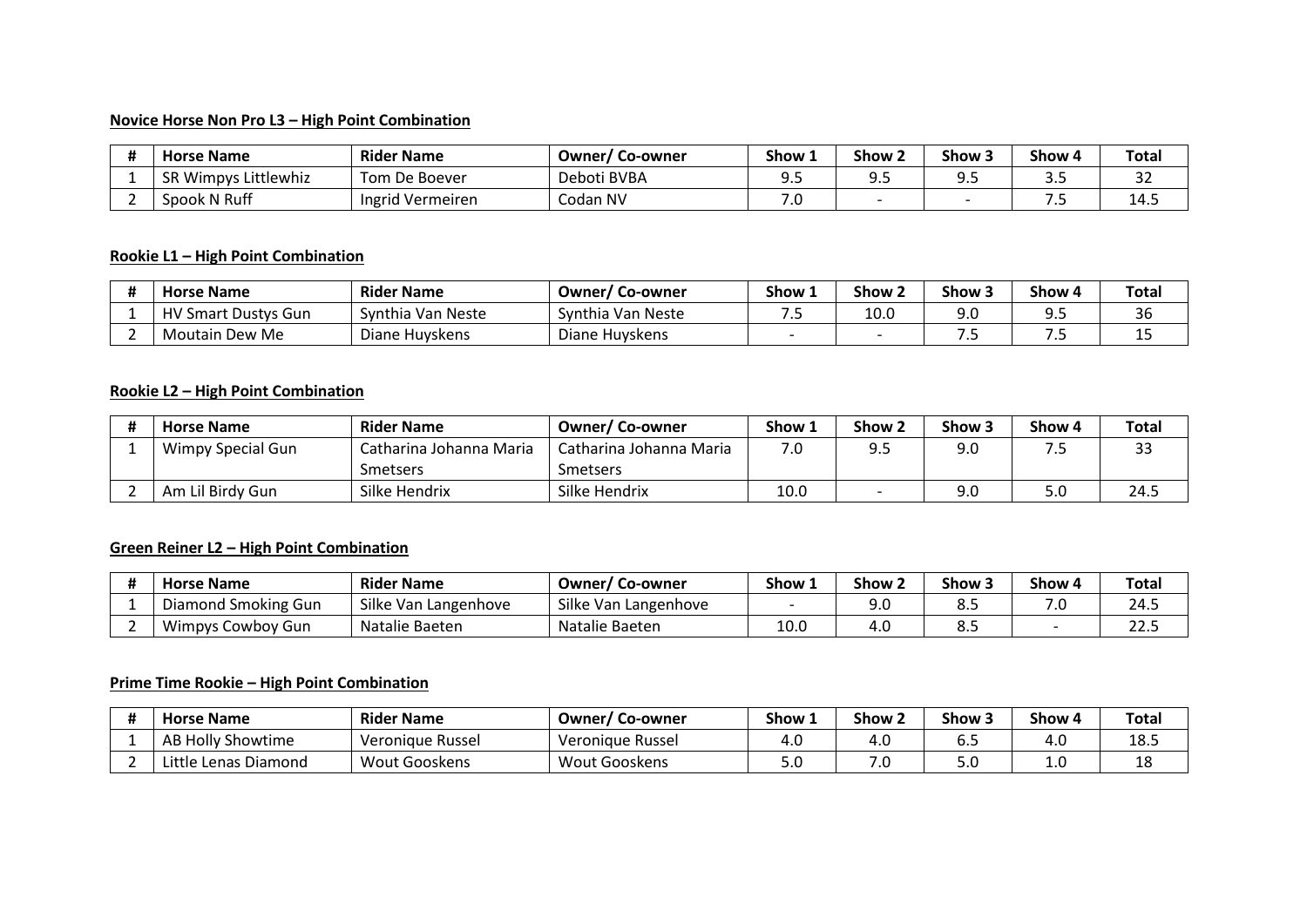### **Youth 14-18 – High Point Combination**

| <b>Horse Name</b>   | <b>Rider Name</b> | <b>Owner/Co-owner</b> | Show 1 | Show 2 | Show 3 | Show 4 | <b>Total</b> |
|---------------------|-------------------|-----------------------|--------|--------|--------|--------|--------------|
| Lil Birdy Gun<br>Am | Silke Hendrix     | Silke Hendrix         |        |        | 0.U    | 8.0    | . <i>. .</i> |
| Chic Chic Hoorah    | Jody Fonck        | J&J Comm v            |        |        | .∪     | 9.0    | 16           |

### **Youth 13&U – High Point Combination**

| <b>Name</b><br>Horse      | <b>Rider Name</b> | Owner/<br>Co-owner          | Show 1 | Show <sub>2</sub> | Show 3 | Show 4 | <b>Total</b> |
|---------------------------|-------------------|-----------------------------|--------|-------------------|--------|--------|--------------|
| Chex<br>. Smoking<br>Lena | Havley Verlinden  | $\cdot$<br>Havley Verlinden | ے ۔    | 0.0               |        |        |              |
|                           |                   |                             |        |                   |        |        |              |

# **Youth Unrestricted – High Point Combination**

| <b>Horse Name</b> | <b>Rider Name</b> | Owner/Co-owner | Show 1 | Show <sub>2</sub> | Show 3 | Show 4     | <b>Total</b> |
|-------------------|-------------------|----------------|--------|-------------------|--------|------------|--------------|
| Am Lil Birdy Gun  | Silke Hendrix     | Silke Hendrix  | J.U    |                   | o.u    | ົ ∩<br>o.u |              |
| Chic Chic Hoorah  | Jody Fonck        | J&J Comm v     |        |                   | . u    | ה ד<br>.u  | ┸            |